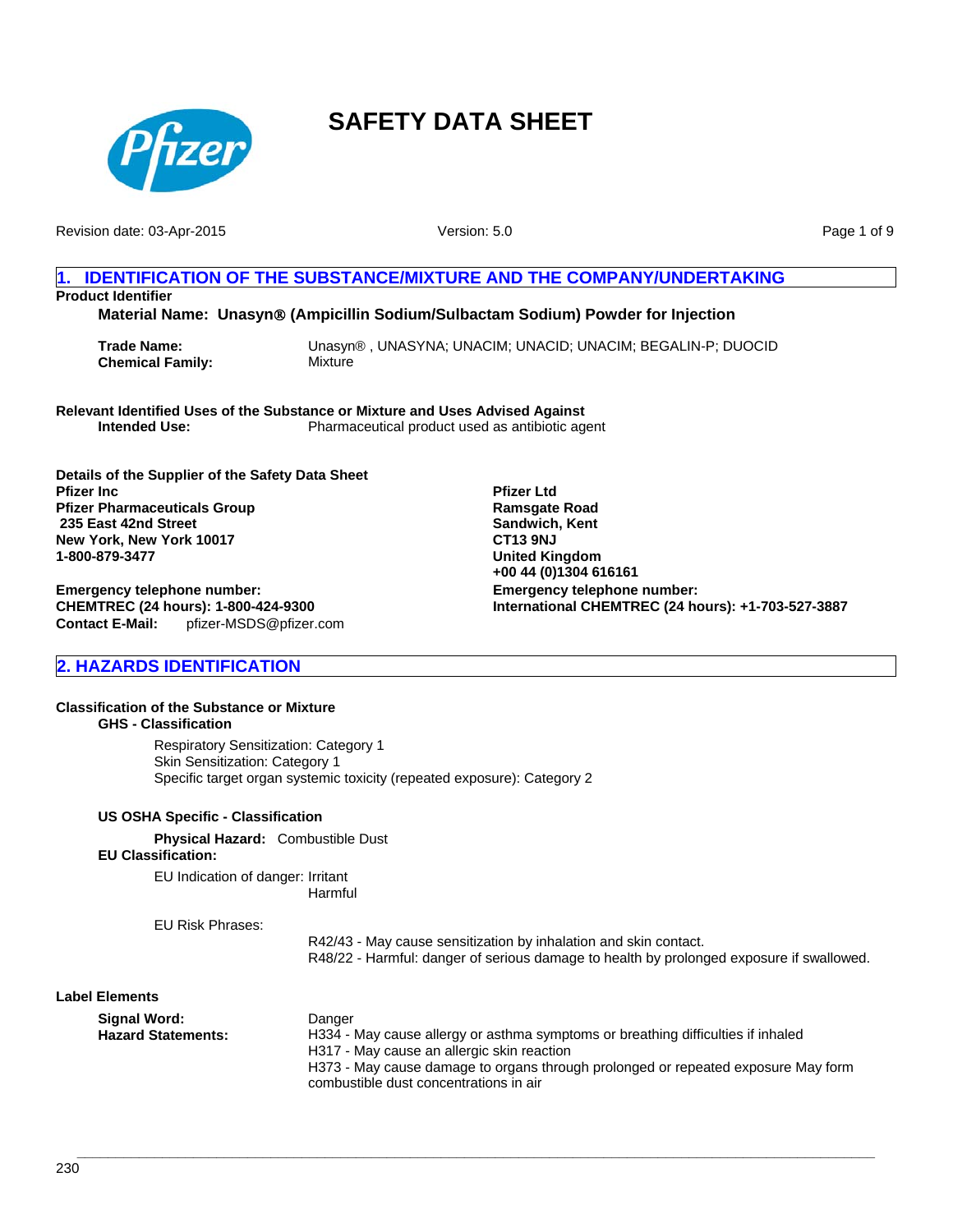**Revision date: 03-Apr-2015 Material Name: Unasyn**® **(Ampicillin Sodium/Sulbactam Sodium) Powder for Injection**

**Version: 5.0**

**Precautionary Statements:** P261 - Avoid breathing dust/fume/gas/mist/vapors/spray P272 - Contaminated work clothing should not be allowed out of the workplace P280 - Wear protective gloves/protective clothing/eye protection/face protection P285 - In case of inadequate ventilation wear respiratory protection P304 + P341 - IF INHALED: If breathing is difficult, remove to fresh air and keep at rest in a position comfortable for breathing P342 + P311 - If experiencing respiratory symptoms: Call a POISON CENTRE or doctor/physician P302+ P352 - IF ON SKIN: Wash with plenty of soap and water P333 + P313 - If skin irritation or rash occurs: Get medical advice/attention P363 - Wash contaminated clothing before reuse P501 - Dispose of contents/container in accordance with all local and national regulations

**\_\_\_\_\_\_\_\_\_\_\_\_\_\_\_\_\_\_\_\_\_\_\_\_\_\_\_\_\_\_\_\_\_\_\_\_\_\_\_\_\_\_\_\_\_\_\_\_\_\_\_\_\_\_\_\_\_\_\_\_\_\_\_\_\_\_\_\_\_\_\_\_\_\_\_\_\_\_\_\_\_\_\_\_\_\_\_\_\_\_\_\_\_\_\_\_\_\_\_\_\_\_\_**



**Other Hazards** No data available **Australian Hazard Classification (NOHSC):**

Hazardous Substance. Non-Dangerous Goods.

**Note:** This document has been prepared in accordance with standards for workplace safety, which require the inclusion of all known hazards of the product or its ingredients regardless of the potential risk. The precautionary statements and warnings included may not apply in all cases. Your needs may vary depending upon the potential for exposure in your workplace.

# **3. COMPOSITION / INFORMATION ON INGREDIENTS**

#### **Hazardous**

| Ingredient        | <b>CAS Number</b> | EU                   | <b>EU Classification</b> | <b>GHS</b>                                   | %  |
|-------------------|-------------------|----------------------|--------------------------|----------------------------------------------|----|
|                   |                   | <b>EINECS/ELINCS</b> |                          | <b>Classification</b>                        |    |
|                   |                   | List                 |                          |                                              |    |
| Sulbactam sodium  | 69388-84-7        | 273-984-4            | Xn:R48/22                | <b>STOT RE 2 (H373)</b>                      | 44 |
| Ampicillin sodium | 69-52-3           | 200-708-1            | Xn:R42/43                | Resp. Sens.1<br>(H334)<br>Skin Sens.1 (H317) | 66 |

**\_\_\_\_\_\_\_\_\_\_\_\_\_\_\_\_\_\_\_\_\_\_\_\_\_\_\_\_\_\_\_\_\_\_\_\_\_\_\_\_\_\_\_\_\_\_\_\_\_\_\_\_\_\_\_\_\_\_\_\_\_\_\_\_\_\_\_\_\_\_\_\_\_\_\_\_\_\_\_\_\_\_\_\_\_\_\_\_\_\_\_\_\_\_\_\_\_\_\_\_\_\_\_**

**Additional Information:** Ingredient(s) indicated as hazardous have been assessed under standards for workplace safety.

> In accordance with 29 CFR 1910.1200, the exact percentage composition of this mixture has been withheld as a trade secret.

### **For the full text of the R phrases and CLP/GHS abbreviations mentioned in this Section, see Section 16**

#### **4. FIRST AID MEASURES**

# **Description of First Aid Measures**

**Eye Contact:** Flush with water while holding eyelids open for at least 15 minutes. Seek medical attention immediately.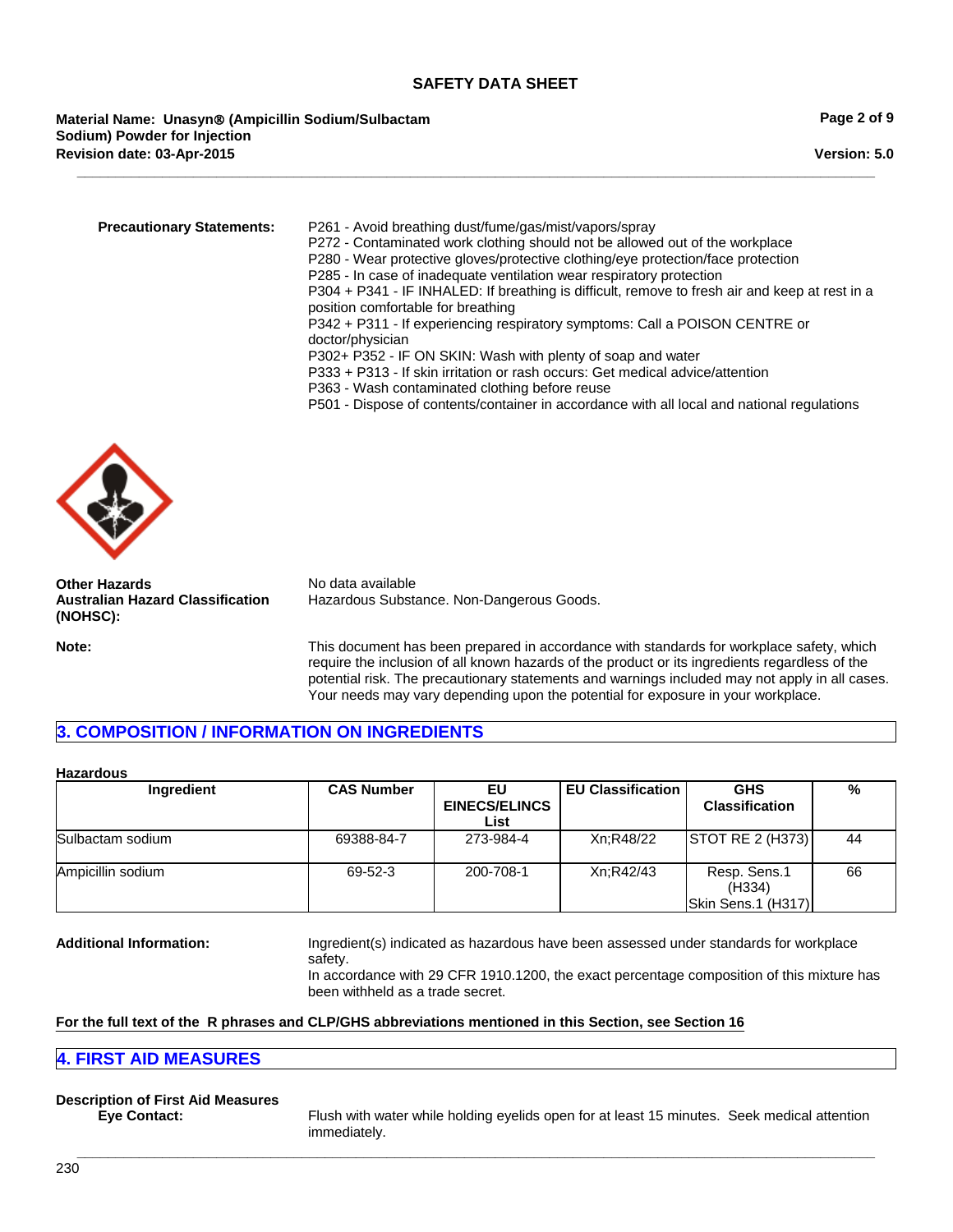**\_\_\_\_\_\_\_\_\_\_\_\_\_\_\_\_\_\_\_\_\_\_\_\_\_\_\_\_\_\_\_\_\_\_\_\_\_\_\_\_\_\_\_\_\_\_\_\_\_\_\_\_\_\_\_\_\_\_\_\_\_\_\_\_\_\_\_\_\_\_\_\_\_\_\_\_\_\_\_\_\_\_\_\_\_\_\_\_\_\_\_\_\_\_\_\_\_\_\_\_\_\_\_**

| Material Name: Unasyn® (Ampicillin Sodium/Sulbactam |
|-----------------------------------------------------|
| Sodium) Powder for Injection                        |
| Revision date: 03-Apr-2015                          |

**Version: 5.0**

|                                                                                                                                                                                                 | <b>Skin Contact:</b>                                                                                                                                                             | Remove contaminated clothing. Flush area with large amounts of water. Use soap. Seek<br>medical attention.                                                                            |
|-------------------------------------------------------------------------------------------------------------------------------------------------------------------------------------------------|----------------------------------------------------------------------------------------------------------------------------------------------------------------------------------|---------------------------------------------------------------------------------------------------------------------------------------------------------------------------------------|
|                                                                                                                                                                                                 | Ingestion:                                                                                                                                                                       | Never give anything by mouth to an unconscious person. Wash out mouth with water. Do not<br>induce vomiting unless directed by medical personnel. Seek medical attention immediately. |
|                                                                                                                                                                                                 | Inhalation:                                                                                                                                                                      | Remove to fresh air and keep patient at rest. Seek medical attention immediately.                                                                                                     |
|                                                                                                                                                                                                 | Most Important Symptoms and Effects, Both Acute and Delayed<br><b>Symptoms and Effects of</b><br><b>Exposure:</b><br><b>Medical Conditions</b><br><b>Aggravated by Exposure:</b> | For information on potential signs and symptoms of exposure, See Section 2 - Hazards<br>Identification and/or Section 11 - Toxicological Information.<br>None known                   |
|                                                                                                                                                                                                 | <b>Notes to Physician:</b>                                                                                                                                                       | Indication of the Immediate Medical Attention and Special Treatment Needed<br>None                                                                                                    |
|                                                                                                                                                                                                 | <b>5. FIRE FIGHTING MEASURES</b>                                                                                                                                                 |                                                                                                                                                                                       |
|                                                                                                                                                                                                 | <b>Extinguishing Media:</b>                                                                                                                                                      | Extinguish fires with CO2, extinguishing powder, foam, or water.                                                                                                                      |
|                                                                                                                                                                                                 | Special Hazards Arising from the Substance or Mixture                                                                                                                            |                                                                                                                                                                                       |
|                                                                                                                                                                                                 | <b>Hazardous Combustion</b><br><b>Products:</b>                                                                                                                                  | Formation of toxic gases is possible during heating or fire.                                                                                                                          |
|                                                                                                                                                                                                 | Fire / Explosion Hazards:                                                                                                                                                        | Fine particles (such as dust and mists) may fuel fires/explosions.                                                                                                                    |
| <b>Advice for Fire-Fighters</b><br>During all fire fighting activities, wear appropriate protective equipment, including self-contained breathing apparatus.                                    |                                                                                                                                                                                  |                                                                                                                                                                                       |
| <b>6. ACCIDENTAL RELEASE MEASURES</b>                                                                                                                                                           |                                                                                                                                                                                  |                                                                                                                                                                                       |
|                                                                                                                                                                                                 |                                                                                                                                                                                  |                                                                                                                                                                                       |
| Personal Precautions, Protective Equipment and Emergency Procedures<br>Personnel involved in clean-up should wear appropriate personal protective equipment (see Section 8). Minimize exposure. |                                                                                                                                                                                  |                                                                                                                                                                                       |

#### **Environmental Precautions**

Place waste in an appropriately labeled, sealed container for disposal. Care should be taken to avoid environmental release.

#### **Methods and Material for Containment and Cleaning Up**

| Measures for Cleaning /<br><b>Collecting:</b> | Contain the source of spill if it is safe to do so. Collect spilled material by a method that<br>controls dust generation. A damp cloth or a filtered vacuum should be used to clean spills of<br>dry solids. Clean spill area thoroughly. |
|-----------------------------------------------|--------------------------------------------------------------------------------------------------------------------------------------------------------------------------------------------------------------------------------------------|
| <b>Additional Consideration for</b>           | Non-essential personnel should be evacuated from affected area. Report emergency                                                                                                                                                           |
| Large Spills:                                 | situations immediately. Clean up operations should only be undertaken by trained personnel.                                                                                                                                                |

# **7. HANDLING AND STORAGE**

#### **Precautions for Safe Handling**

Minimize dust generation and accumulation. Avoid breathing dust. Avoid contact with eyes, skin and clothing. When handling, use appropriate personal protective equipment (see Section 8). Wash thoroughly after handling. Releases to the environment should be avoided. Review and implement appropriate technical and procedural waste water and waste disposal measures to prevent occupational exposure or environmental releases. Potential points of process emissions of this material to the atmosphere should be controlled with dust collectors, HEPA filtration systems or other equivalent controls.

#### **Conditions for Safe Storage, Including any Incompatibilities**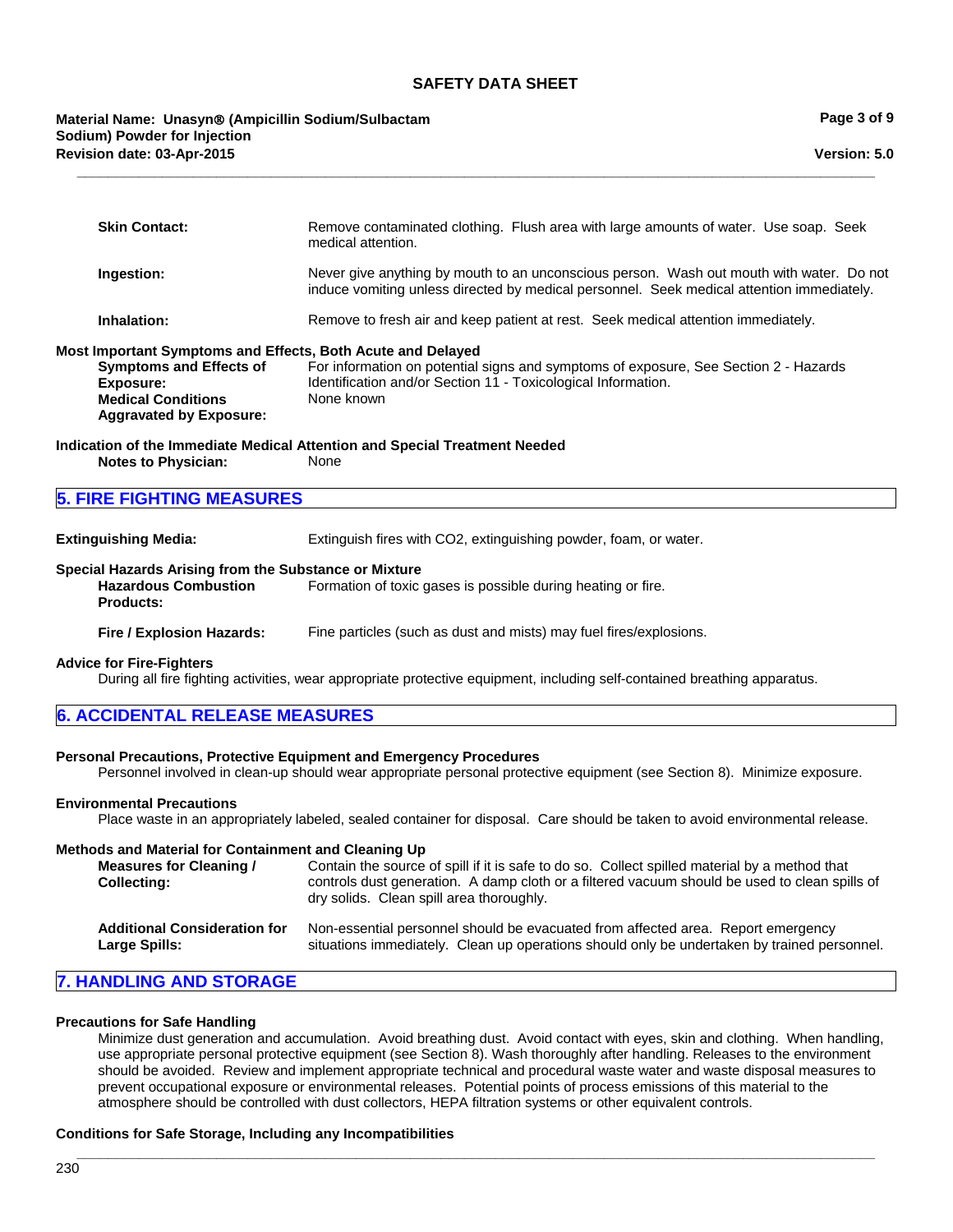**\_\_\_\_\_\_\_\_\_\_\_\_\_\_\_\_\_\_\_\_\_\_\_\_\_\_\_\_\_\_\_\_\_\_\_\_\_\_\_\_\_\_\_\_\_\_\_\_\_\_\_\_\_\_\_\_\_\_\_\_\_\_\_\_\_\_\_\_\_\_\_\_\_\_\_\_\_\_\_\_\_\_\_\_\_\_\_\_\_\_\_\_\_\_\_\_\_\_\_\_\_\_\_**

**Revision date: 03-Apr-2015 Material Name: Unasyn**® **(Ampicillin Sodium/Sulbactam Sodium) Powder for Injection**

| <b>Storage Conditions:</b> |  |
|----------------------------|--|
| Specific end use(s):       |  |

Store as directed by product packaging. Pharmaceutical drug product

# **8. EXPOSURE CONTROLS / PERSONAL PROTECTION**

#### **Control Parameters**

#### **Sulbactam sodium Pfizer OEL TWA-8 Hr:**

3000  $\mu$ g/m<sup>3</sup>, (as free acid)

The purpose of the Occupational Exposure Band (OEB) classification system is to separate substances into different Hazard categories when the available data are sufficient to do so, but inadequate to establish an Occupational Exposure Limit (OEL). The OEB given is based upon an analysis of all currently available data; as such, this value may be subject to revision when new information becomes available.

| <b>Ampicillin sodium</b>                              |                                                                                                                                                                                                                                                                        |
|-------------------------------------------------------|------------------------------------------------------------------------------------------------------------------------------------------------------------------------------------------------------------------------------------------------------------------------|
| Band (OEB):                                           | <b>Pfizer Occupational Exposure</b> OEB 2 - Sensitizer (control exposure to the range of 100ug/m <sup>3</sup> to < 1000ug/m <sup>3</sup> , provide<br>additional precautions to protect from skin contact)                                                             |
| <b>Analytical Method:</b><br><b>Exposure Controls</b> | Analytical method available for sulbactam; ampicillin. Contact Pfizer Inc for further information.                                                                                                                                                                     |
| <b>Engineering Controls:</b>                          | Engineering controls should be used as the primary means to control exposures. General<br>room ventilation is adequate unless the process generates dust, mist or fumes. Keep airborne<br>contamination levels below the exposure limits listed above in this section. |
| <b>Personal Protective</b><br>Equipment:              | Refer to applicable national standards and regulations in the selection and use of personal<br>protective equipment (PPE).                                                                                                                                             |
| Hands:                                                | Impervious gloves are recommended if skin contact with drug product is possible and for bulk<br>processing operations.                                                                                                                                                 |
| Eyes:                                                 | Wear safety glasses or goggles if eye contact is possible.                                                                                                                                                                                                             |
| Skin:                                                 | Impervious protective clothing is recommended if skin contact with drug product is possible and<br>for bulk processing operations.                                                                                                                                     |
| <b>Respiratory protection:</b>                        | If the applicable Occupational Exposure Limit (OEL) is exceeded, wear an appropriate<br>respirator with a protection factor sufficient to control exposures to below the OEL.                                                                                          |

# **9. PHYSICAL AND CHEMICAL PROPERTIES**

| <b>Physical State:</b>                                                                                                                                                                                                                                                                                                                     | Powder                                                                                                                        | Color:                   | Off-white          |
|--------------------------------------------------------------------------------------------------------------------------------------------------------------------------------------------------------------------------------------------------------------------------------------------------------------------------------------------|-------------------------------------------------------------------------------------------------------------------------------|--------------------------|--------------------|
| Odor:                                                                                                                                                                                                                                                                                                                                      | Odorless                                                                                                                      | <b>Odor Threshold:</b>   | No data available. |
| <b>Molecular Formula:</b>                                                                                                                                                                                                                                                                                                                  | Mixture                                                                                                                       | <b>Molecular Weight:</b> | Mixture            |
| <b>Solvent Solubility:</b><br><b>Water Solubility:</b><br>Solubility:<br>pH:<br>Melting/Freezing Point (°C):<br><b>Boiling Point (°C):</b><br>Partition Coefficient: (Method, pH, Endpoint, Value)<br>Ampicillin sodium<br>No data available<br>Sulbactam sodium<br>No data available<br><b>Ampicillin trihydrate</b><br>No data available | No data available<br>No data available<br>Soluble: Water<br>8 - 10 (reconstituted)<br>No data available<br>No data available. |                          |                    |

**\_\_\_\_\_\_\_\_\_\_\_\_\_\_\_\_\_\_\_\_\_\_\_\_\_\_\_\_\_\_\_\_\_\_\_\_\_\_\_\_\_\_\_\_\_\_\_\_\_\_\_\_\_\_\_\_\_\_\_\_\_\_\_\_\_\_\_\_\_\_\_\_\_\_\_\_\_\_\_\_\_\_\_\_\_\_\_\_\_\_\_\_\_\_\_\_\_\_\_\_\_\_\_**

## **Page 4 of 9**

**Version: 5.0**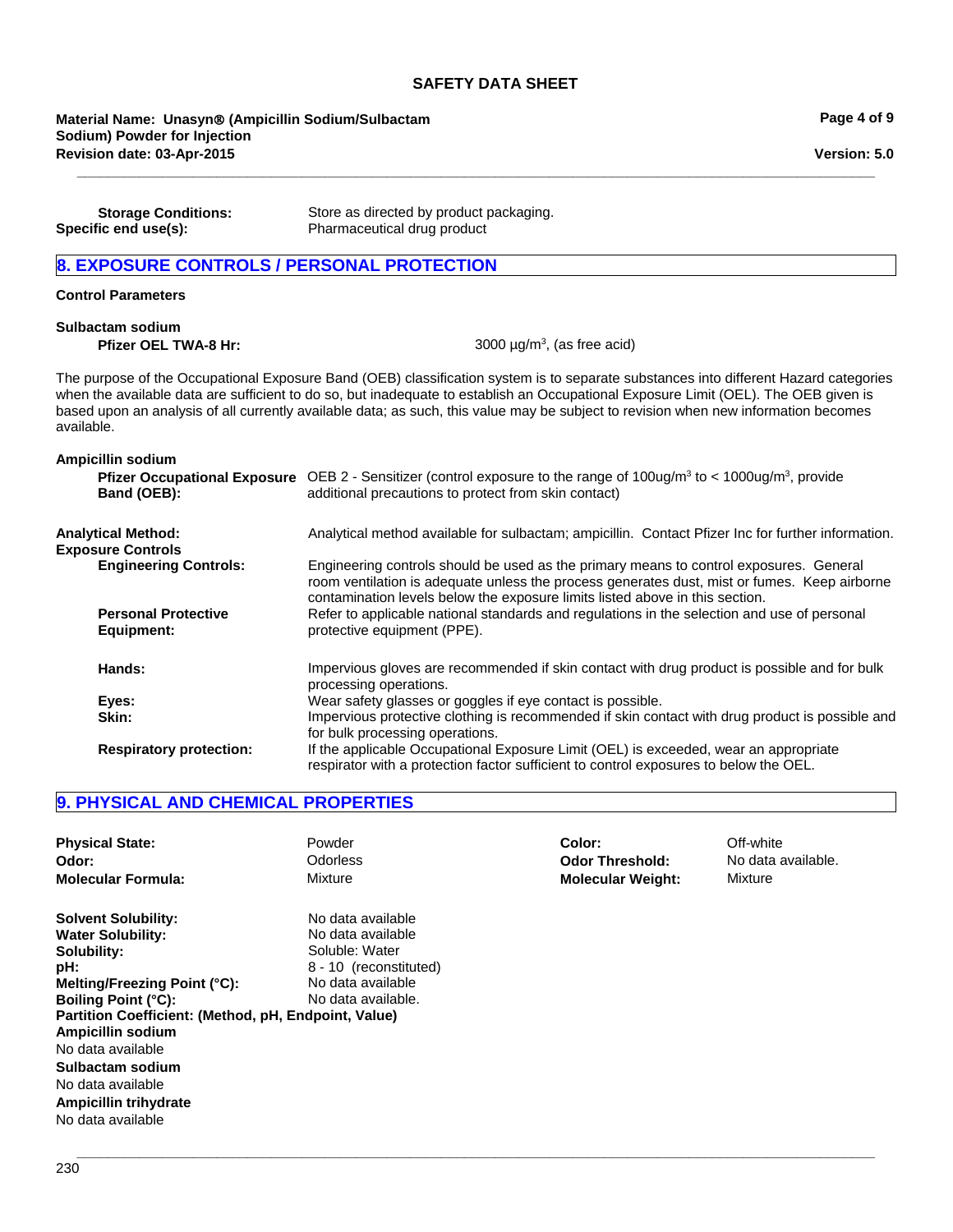**\_\_\_\_\_\_\_\_\_\_\_\_\_\_\_\_\_\_\_\_\_\_\_\_\_\_\_\_\_\_\_\_\_\_\_\_\_\_\_\_\_\_\_\_\_\_\_\_\_\_\_\_\_\_\_\_\_\_\_\_\_\_\_\_\_\_\_\_\_\_\_\_\_\_\_\_\_\_\_\_\_\_\_\_\_\_\_\_\_\_\_\_\_\_\_\_\_\_\_\_\_\_\_**

**Material Name: Unasyn**® **(Ampicillin Sodium/Sulbactam Sodium) Powder for Injection Revision date: 03-Apr-2015**

# **9. PHYSICAL AND CHEMICAL PROPERTIES**

**Decomposition Temperature (°C):** No data available. **Ampicillin** No data available

| No data available |
|-------------------|
| No data available |
| No data available |
| No data available |
| No data available |
|                   |

**Flammablity:**

**Autoignition Temperature (Solid) (°C):** No data available<br> **Flammability (Solids):** No data available **Flammability (Solids):** No data available<br> **Flash Point (Liquid) (°C):** No data available **Flash Point (Liquid) (°C):**<br> **Communisy (Liquid) (% by Vol.):** No data available<br>
No data available **Upper Explosive Limits (Liquid) (% by Vol.):** No data available<br> **Lower Explosive Limits (Liquid) (% by Vol.):** No data available Lower Explosive Limits (Liquid) (% by Vol.): **Polymerization:** Will not occur

# **10. STABILITY AND REACTIVITY**

**Reactivity:** No data available **Chemical Stability:** Stable under normal conditions of use. **Possibility of Hazardous Reactions Oxidizing Properties:** No data available **Conditions to Avoid:** Fine particles (such as dust and mists) may fuel fires/explosions. **Incompatible Materials:** As a precautionary measure, keep away from strong oxidizers **Hazardous Decomposition Products:** No data available

# **11. TOXICOLOGICAL INFORMATION**

**Information on Toxicological Effects** The information included in this section describes the potential hazards of various forms of the active ingredient The toxicities of the two materials can be expected to be similar. **Short Term:** Accidental ingestion may cause effects similar to those seen in clinical use. Ampicillin is reported to induce environmental or occupational asthma. Individuals who are allergic to penicillin antibiotics could have allergic reaction, possibly severe. Long Term: Repeat-dose studies in animals have shown a potential to cause adverse effects on liver. **Known Clinical Effects:** Adverse effects seen during clinical use are infrequent (<3%) and include diarrhea and skin rash. Pseudomembranous colitis has been reported following the use of Unasyn®

**\_\_\_\_\_\_\_\_\_\_\_\_\_\_\_\_\_\_\_\_\_\_\_\_\_\_\_\_\_\_\_\_\_\_\_\_\_\_\_\_\_\_\_\_\_\_\_\_\_\_\_\_\_\_\_\_\_\_\_\_\_\_\_\_\_\_\_\_\_\_\_\_\_\_\_\_\_\_\_\_\_\_\_\_\_\_\_\_\_\_\_\_\_\_\_\_\_\_\_\_\_\_\_**

#### **Acute Toxicity: (Species, Route, End Point, Dose)**

#### **Ampicillin sodium**

RatSC LD50 >5314mg/kg MouseSC LD50 >5314mg/kg RatIP LD50 7400mg/kg Rat Oral LD50 >5314mg/kg Mouse Oral LD50 >5314mg/kg

#### **Sulbactam sodium**

Rat Oral LD50 >4000mg/kg

230

**Page 5 of 9**

**Version: 5.0**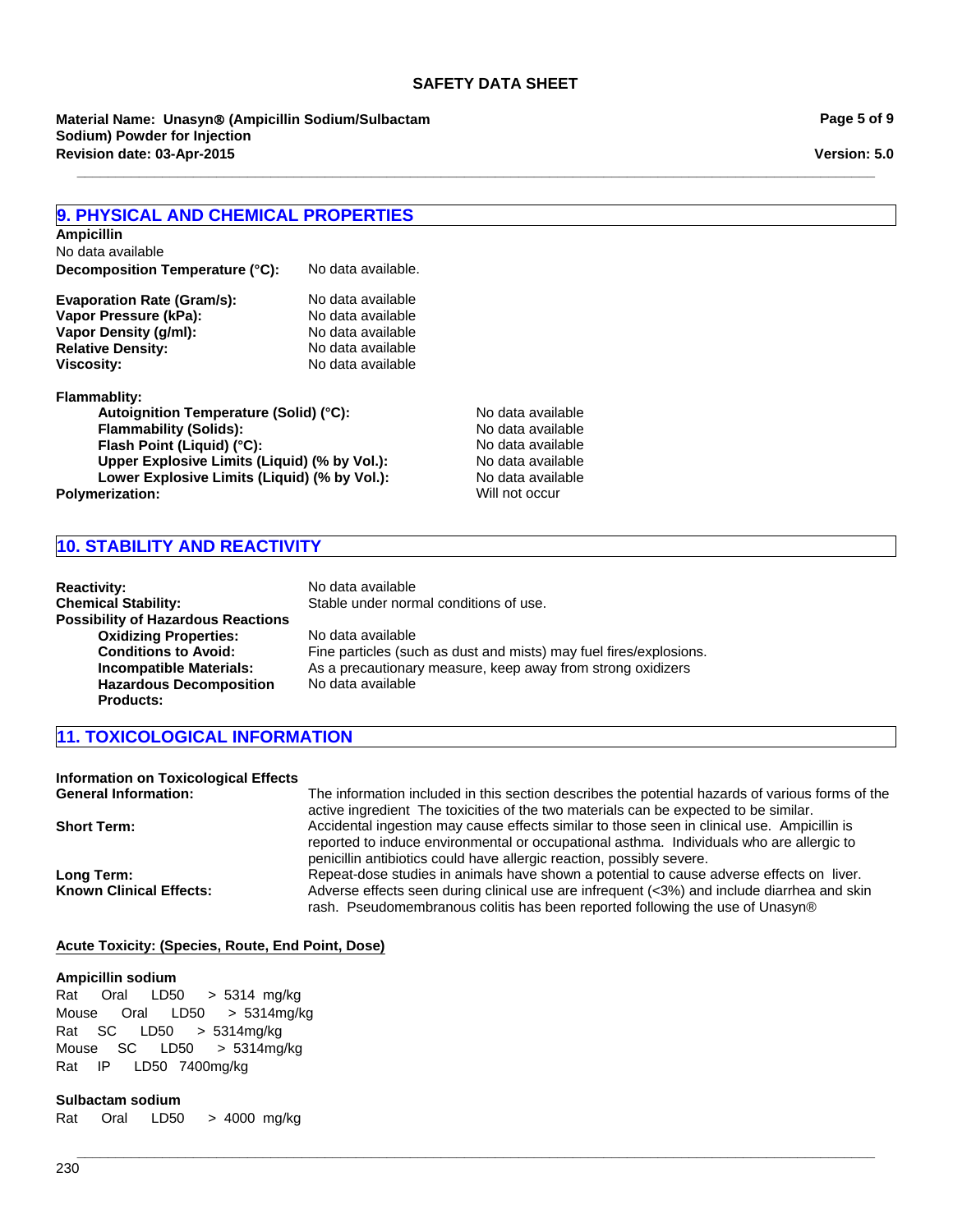**\_\_\_\_\_\_\_\_\_\_\_\_\_\_\_\_\_\_\_\_\_\_\_\_\_\_\_\_\_\_\_\_\_\_\_\_\_\_\_\_\_\_\_\_\_\_\_\_\_\_\_\_\_\_\_\_\_\_\_\_\_\_\_\_\_\_\_\_\_\_\_\_\_\_\_\_\_\_\_\_\_\_\_\_\_\_\_\_\_\_\_\_\_\_\_\_\_\_\_\_\_\_\_**

**Material Name: Unasyn**® **(Ampicillin Sodium/Sulbactam Sodium) Powder for Injection Revision date: 03-Apr-2015**

**Page 6 of 9**

**Version: 5.0**

# **11. TOXICOLOGICAL INFORMATION**

MouseIV LD50 3604mg/kg Mouse Oral LD50 >10,000mg/kg RatIV LD50 4582mg/kg

#### **Ampicillin trihydrate**

Rat Oral LD50 10,000mg/kg Mouse Oral LD50 15,200mg/kg

#### **Ampicillin**

**Acute Toxicity Comments:** A greater than symbol (>) indicates that the toxicity endpoint being tested was not achievable at the highest dose used in the test. **Skin Irritation / Sensitization** Hypersensitivity reactions can occur in individuals sensitive to penicillin, streptomycin, and/or other aminoglycosides. Mild irritation was seen in 3-day venous irritation studies in rabbits with sulbactam/ampicillin. Ampicillin is reported to induce environmental or occupational asthma. MouseOralLD 50>5000mg/kg RatOralLD 50>5000mg/kg RatSub-tenon injection (eye)LD 504500mg/kg

#### **Repeated Dose Toxicity: (Duration, Species, Route, Dose, End Point, Target Organ)**

#### **Sulbactam sodium**

6 Month(s)RatSubcutaneous20mg/kg/dayNOAELLiver

#### **Ampicillin trihydrate**

103 Week(s)RatOral750mg/kg/dayLOELGastrointestinal System 103 Week(s)MouseOral1500mg/kg/dayLOELGastrointestinal system

#### **Reproduction & Developmental Toxicity: (Study Type, Species, Route, Dose, End Point, Effect(s))**

#### **Sulbactam sodium**

Reproductive & FertilityRatSubcutaneous120mg/kg/dayNOAELNegative Prenatal & Postnatal DevelopmentMouse RatIntramuscular800mg/kg/dayNOAELNot Teratogenic

#### **Ampicillin trihydrate**

Fertility and Embryonic DevelopmentRatOral2500mg/kg/dayLOELFetotoxicity

#### **Genetic Toxicity: (Study Type, Cell Type/Organism, Result)**

#### **Ampicillin trihydrate**

Bacterial Mutagenicity (Ames)*Salmonella* Negative Mammalian Cell Mutagenicity Mouse LymphomaNegative Sister Chromatid Exchange Chromosome AberrationChinese Hamster Ovary (CHO) cellsNegative

#### **Carcinogenicity: (Duration, Species, Route, Dose, End Point, Effect(s))**

#### **Ampicillin trihydrate**

103 Week(s)MouseOral3000mg/kg/dayNOELNot carcinogenic 103 Week(s)Female RatOral1500mg/kg/dayNOELNot carcinogenic 103 Week(s)Male RatOral750mg/kg/dayLOELMalignant tumors, Adrenal gland, Blood

**\_\_\_\_\_\_\_\_\_\_\_\_\_\_\_\_\_\_\_\_\_\_\_\_\_\_\_\_\_\_\_\_\_\_\_\_\_\_\_\_\_\_\_\_\_\_\_\_\_\_\_\_\_\_\_\_\_\_\_\_\_\_\_\_\_\_\_\_\_\_\_\_\_\_\_\_\_\_\_\_\_\_\_\_\_\_\_\_\_\_\_\_\_\_\_\_\_\_\_\_\_\_\_**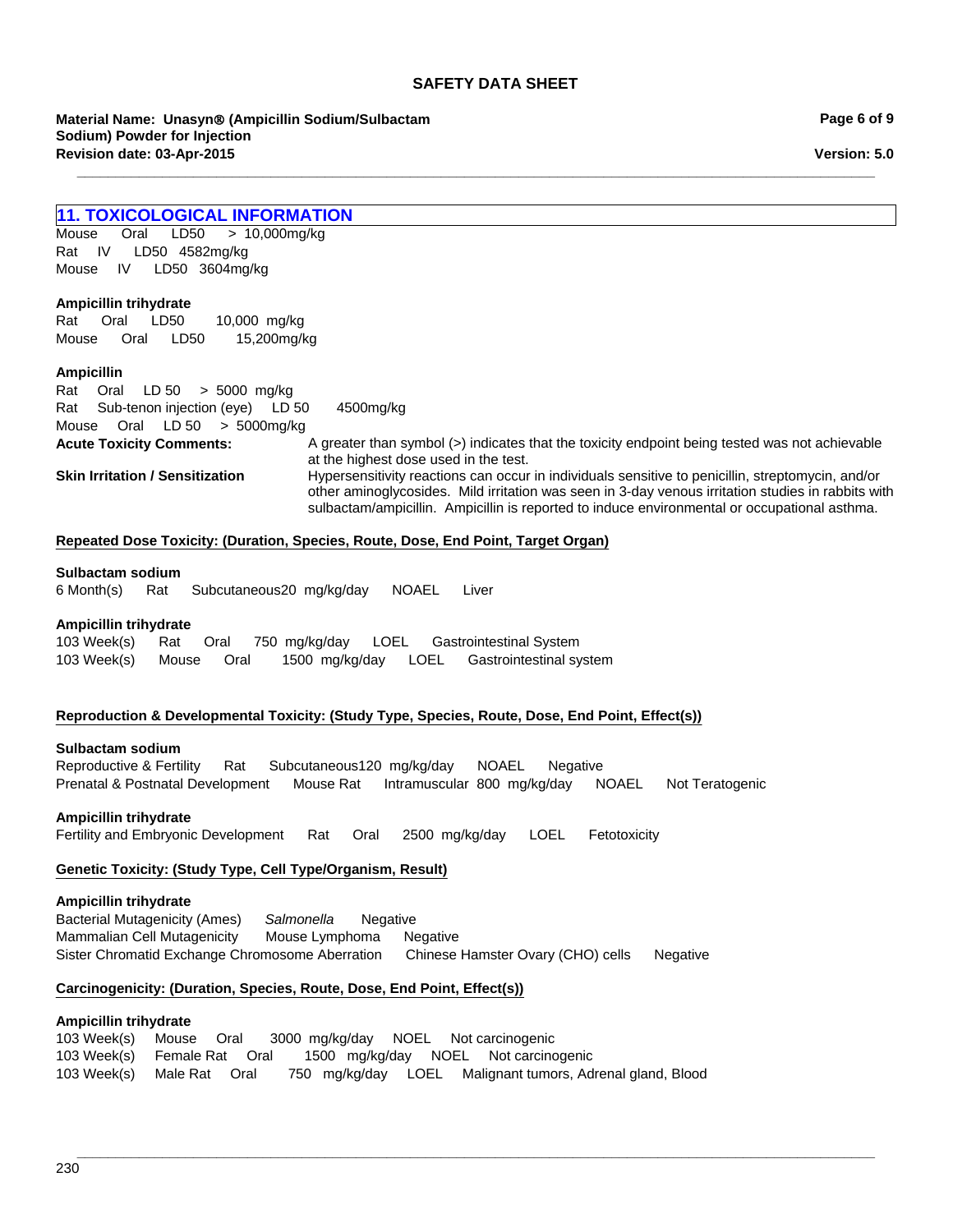**Revision date: 03-Apr-2015 Material Name: Unasyn**® **(Ampicillin Sodium/Sulbactam Sodium) Powder for Injection**

**Page 7 of 9**

**Version: 5.0**

| <b>11. TOXICOLOGICAL INFORMATION</b>  |                                                                                                          |
|---------------------------------------|----------------------------------------------------------------------------------------------------------|
| <b>Carcinogen Status:</b>             | None of the components of this formulation are listed as a carcinogen by IARC, NTP or OSHA.<br>See below |
| Ampicillin sodium<br>IARC:            | Group 3 (Not Classifiable)                                                                               |
| <b>Ampicillin trihydrate</b><br>IARC: | Group 3 (Not Classifiable)                                                                               |
| <b>Ampicillin</b><br>IARC:            | Group 3 (Not Classifiable)                                                                               |

**\_\_\_\_\_\_\_\_\_\_\_\_\_\_\_\_\_\_\_\_\_\_\_\_\_\_\_\_\_\_\_\_\_\_\_\_\_\_\_\_\_\_\_\_\_\_\_\_\_\_\_\_\_\_\_\_\_\_\_\_\_\_\_\_\_\_\_\_\_\_\_\_\_\_\_\_\_\_\_\_\_\_\_\_\_\_\_\_\_\_\_\_\_\_\_\_\_\_\_\_\_\_\_**

# **12. ECOLOGICAL INFORMATION**

| <b>Environmental Overview:</b>        | The environmental characteristics of this mixture have not been fully evaluated. Releases to<br>the environment should be avoided. |
|---------------------------------------|------------------------------------------------------------------------------------------------------------------------------------|
| Toxicity:                             | No data available                                                                                                                  |
| <b>Persistence and Degradability:</b> | No data available                                                                                                                  |
| <b>Bio-accumulative Potential:</b>    | No data available                                                                                                                  |
| <b>Mobility in Soil:</b>              | No data available                                                                                                                  |

# **13. DISPOSAL CONSIDERATIONS**

**Waste Treatment Methods:** Dispose of waste in accordance with all applicable laws and regulations. Member State specific and Community specific provisions must be considered. Considering the relevant known environmental and human health hazards of the material, review and implement appropriate technical and procedural waste water and waste disposal measures to prevent occupational exposure and environmental release. It is recommended that waste minimization be practiced. The best available technology should be utilized to prevent environmental releases. This may include destructive techniques for waste and wastewater.

**\_\_\_\_\_\_\_\_\_\_\_\_\_\_\_\_\_\_\_\_\_\_\_\_\_\_\_\_\_\_\_\_\_\_\_\_\_\_\_\_\_\_\_\_\_\_\_\_\_\_\_\_\_\_\_\_\_\_\_\_\_\_\_\_\_\_\_\_\_\_\_\_\_\_\_\_\_\_\_\_\_\_\_\_\_\_\_\_\_\_\_\_\_\_\_\_\_\_\_\_\_\_\_**

### **14. TRANSPORT INFORMATION**

**The following refers to all modes of transportation unless specified below.**

Not regulated for transport under USDOT, EUADR, IATA, or IMDG regulations.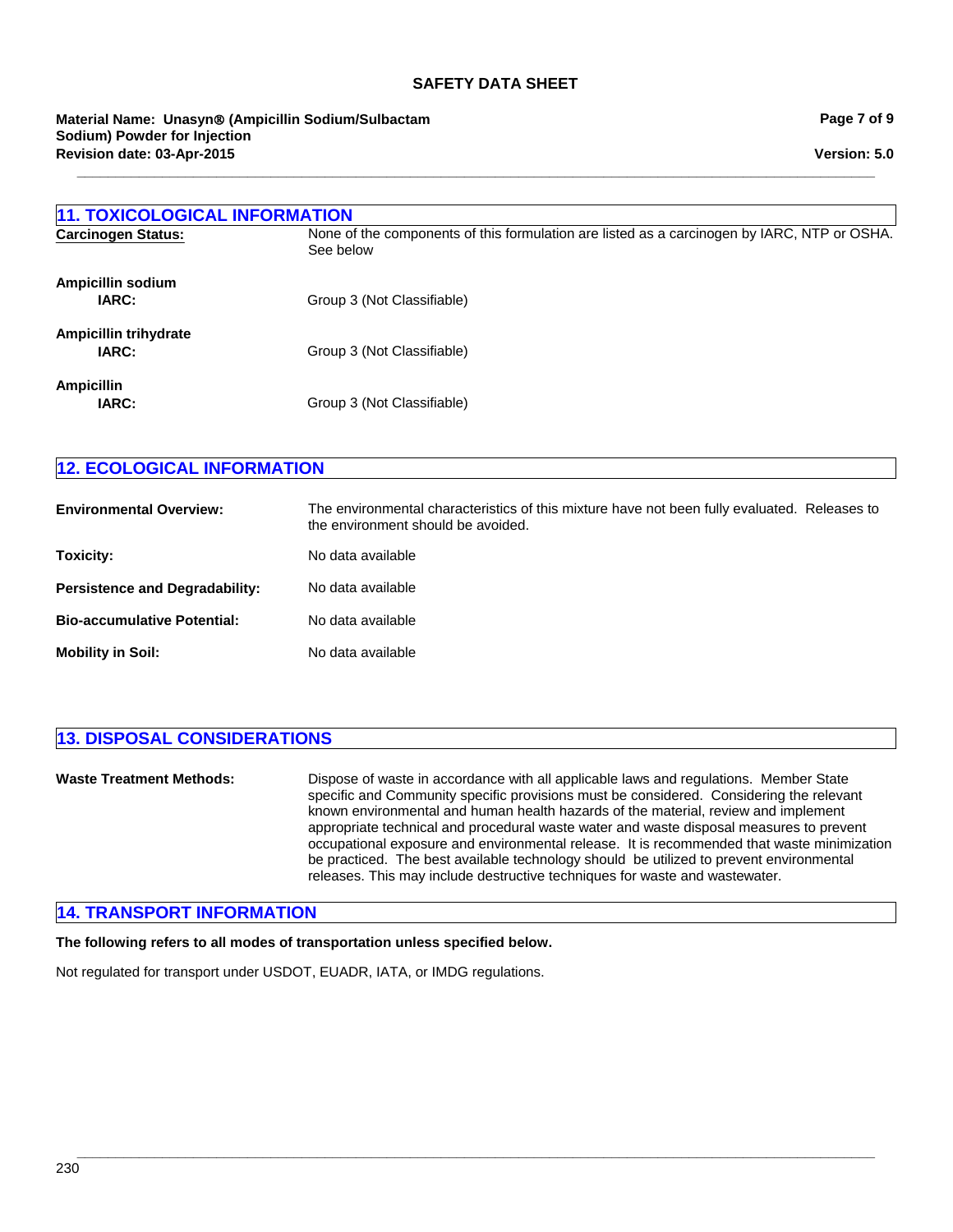**\_\_\_\_\_\_\_\_\_\_\_\_\_\_\_\_\_\_\_\_\_\_\_\_\_\_\_\_\_\_\_\_\_\_\_\_\_\_\_\_\_\_\_\_\_\_\_\_\_\_\_\_\_\_\_\_\_\_\_\_\_\_\_\_\_\_\_\_\_\_\_\_\_\_\_\_\_\_\_\_\_\_\_\_\_\_\_\_\_\_\_\_\_\_\_\_\_\_\_\_\_\_\_**

**Material Name: Unasyn**® **(Ampicillin Sodium/Sulbactam Sodium) Powder for Injection Revision date: 03-Apr-2015**

# **15. REGULATORY INFORMATION**

**Safety, Health and Environmental Regulations/Legislation Specific for the Substance or Mixture**





**California Proposition 65** Not Listed<br> **CULTER CONTRACT CONTRACT CONTRACT 273-984-4 EU EINECS/ELINCS List Sulbactam sodium CERCLA/SARA 313 Emission reporting**

**Ampicillin sodium** CERCLA/SARA 313 Emission reporting Not Listed **California Proposition 65** Not Listed **Australia (AICS):** Present **EU EINECS/ELINCS List** 200-708-1

Not Listed

# **16. OTHER INFORMATION**

#### **Text of R phrases and GHS Classification abbreviations mentioned in Section 3**

Specific target organ toxicity, repeated exposure-Cat.2; H373 - May cause damage to organs through prolonged or repeated exposure Sensitization, respiratory-Cat.1; H334 - May cause allergy or asthma symptoms or breathing difficulties if inhaled Sensitization, skin-Cat.1; H317 - May cause an allergic skin reaction

Xn - Harmful

R42/43 - May cause sensitization by inhalation and skin contact. R48/22 - Harmful: danger of serious damage to health by prolonged exposure if swallowed.

| Data Sources:                | Pfizer proprietary drug development information. Publicly available toxicity information.                                                                                                                                                                                                                                                                                                    |
|------------------------------|----------------------------------------------------------------------------------------------------------------------------------------------------------------------------------------------------------------------------------------------------------------------------------------------------------------------------------------------------------------------------------------------|
| <b>Reasons for Revision:</b> | Updated Section 2 - Hazard Identification. Updated Section 11 - Toxicology Information.<br>Updated Section 3 - Composition / Information on Ingredients. Updated Section 5 - Fire<br>Fighting Measures. Updated Section 7 - Handling and Storage. Updated Section 1 -<br>Identification of the Substance/Preparation and the Company/Undertaking. Updated Section 16<br>- Other Information. |
| <b>Revision date:</b>        | 03-Apr-2015                                                                                                                                                                                                                                                                                                                                                                                  |
| Prepared by:                 | <b>Product Stewardship Hazard Communication</b><br>Pfizer Global Environment, Health, and Safety Operations                                                                                                                                                                                                                                                                                  |

**Version: 5.0**